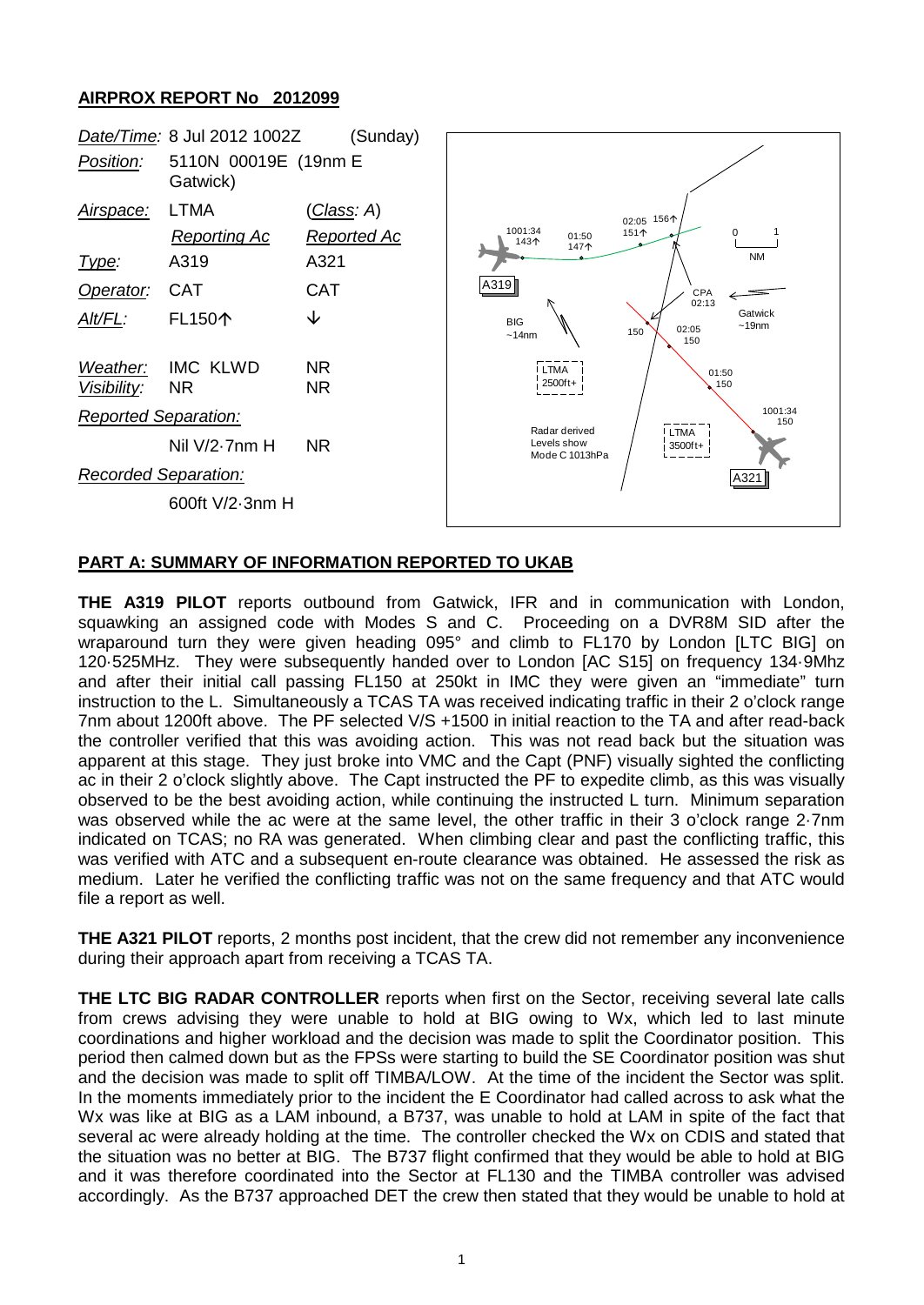BIG and requested to now route to TIGER to hold. There were various transmissions regarding Wx from the B737 crew during which the controller was also dealing with various other flights on frequency also wishing to avoid Wx. At some point the A321 flight called on frequency, which was acknowledged with, "Roger". However, the controller was focussed on trying to come up with a solution to the B737, which seemed unable to hold as anticipated; this ac had caused the controller to be distracted. Heathrow Approach was informed that the B737 was holding at DET awaiting their onward clearance. The B737 flight was instructed to hold at DET, RH on inbound radial 312°, to allow the BIG controller to climb Heathrow departures, which were generally being vectored from EPM on a SE'ly heading, and Gatwick departures as well. The TIMBA controller amended the Gatwick Standing Agreement for traffic inbound TANET to FL140 and advised the BIG controller accordingly to ensure separation against the B737. The A319 was a DET departure from Gatwick which was climbed initially to altitude 6000ft before the flight was instructed to fly heading 095° and climb FL120. This was to position the A319 to enable it to climb above the B737 and the A319 was then given further climb to FL170 and, once above the B737, the flight was transferred to LAC S15. The controller had completely forgotten about the A321 inbound to Heathrow on a BIG3B arrival descending to FL150. The Coordinator came over and pointed to the A321 just as STCA flashed white (low severity alert), which is when the controller realised in shock, the error. The controller was not sure if the Coordinator was pointing out the loss of separation or whether it was relating to its hold at BIG, given the B737 holding at DET. At this time the A319 was at FL146 in the A321's 11 o'clock range 2-3nm, the A321 level at FL150. Immediately the A321 flight was given an avoiding action turn onto heading 270° but there was no response. An avoiding action turn onto 070° was then given to the A319 crew, forgetting the flight had already been transferred to S15. The A321 flight was then given TI, the crew stating they could see the traffic on TCAS.

**THE LAC S15T (DVR) CONTROLLER** reports the A319 was transferred to him heading 095° climbing FL170 when positioned just W of TIGER in S17 airspace. The A321 flight was working LTC inbound to TIGER then BIG at FL150 and when the A319 flight called on frequency there was barely 5nm separation. He gave the A319 flight an avoiding action turn onto 060° and passed TI and although the crew did not respond they took the turn and expedited, later informing him that this was owing to a TCAS TA. The A319 crew reported 2·5nm separation and visual with the A321.

**ATSI** reports that the Airprox occurred at 1002:12UTC, 19nm E of Gatwick, within the Class A CAS of LTMA-1, between an A319 and an A321.

The A319 flight, operating IFR, had departed from Gatwick on a flight to Athens and been handed over from LTC BIG Sector to LAC S15 (DVR) Sector and was in receipt of a RCS. The A321 flight, operating IFR, was inbound to London Heathrow from Rome and was in receipt of a RCS from LTC BIG Sector. A third ac, a B737 flight, inbound to London Heathrow, had been cleared to the BIG hold and became a significant distraction in the events prior to the occurrence.

Prior to the incident the number of ac movement strips started to increase and a decision was made to split off the TIMBA/SE LOW Sectors. The BIG controller workload was assessed as medium to heavy, with added complexity due to the requirement for holding and Wx avoidance. The BIG controller took over the operational position 41min prior to the occurrence, working on the second morning shift and having recently returned to work following a short period of absence. The controller was regarded as very experienced and was an OJTI and UCE.

CAA ATSI had access to: RT and area radar recording; written reports from both pilots, together with written reports from the LTC BIG controller, S Coordinator, Group Supervisor S, LAC S15/16 (DVR) Tactical controller and Planner.

The METAR for Gatwick was: - EGKK 080950Z 29008KT 5000 SHRA BKN007 BKN010 OVC033TCU 16/14 Q1004=

The Gatwick TAF was: - EGKK 081001Z 0810/0912 29005KT 8000 FEW008 BKN020 TEMPO 0810/0812 4000 SHRA BKN007 BECMG 0811/0813 9999 TEMPO 0812/0824 7000 SHRA PROB30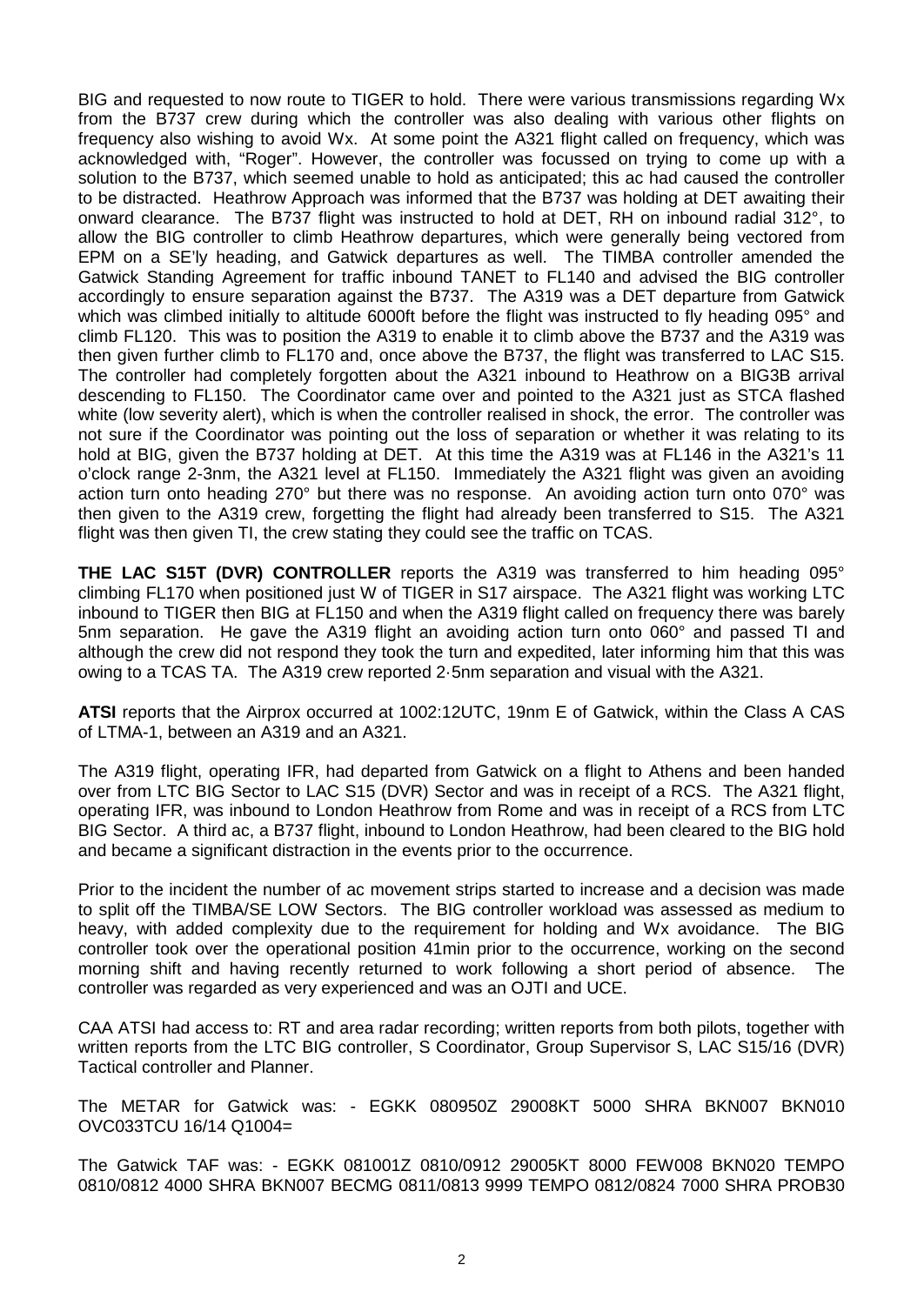TEMPO 0812/0820 3000 +SHRATSGS SCT007 BKN014CB BECMG 0900/0903 6000 BKN008 BECMG 0909/0912 9999 FEW008 SCT020=

At 0946 the TIMBA sector was split from BIG and the Coordinator role reduced to 1 position (previously 2). Due to the weather, the B737 had been unable to hold at LAM and was coordinated into the BIG sector at FL130 on the stack swapping STAR BIG1E. The BIG controller's strip presentation consisted of 2 strip bays BIG and Detling (DET). The B737 and A321 both inbound to BIG, were displayed in the BIG bay. The outbound A319 was displayed in the DET bay.

At 0954:21, the B737 flight, squawking 2555, contacted BIG Sector reporting a heading of 220° at a speed of 280kt. The BIG controller reported that delays were less than 10min and advised the B737 flight to expect to hold at BIG.

After departing Gatwick RW26, the A319 flight squawking 2042, contacted the BIG Sector and reported passing an altitude of 3000ft climbing to an altitude of 4000ft on the DVR8M SID, which requires a R turn from RW26. The BIG controller instructed the A319 flight to climb to altitude 6000ft.

At 0957:01 the B737 flight was cleared to route direct to DET and at 0957:43 the A319 flight was instructed to fly heading 095° and climb to FL120.

At 0958:13, the B737 crew reported a build up overhead BIG and requested a hold at TIGER if available. The BIG controller instructed the B737 flight to standby.

At 0958:33, the A321 flight squawking 4064, contacted the BIG Sector and reported descending to FL150. The BIG controller acknowledged*, "(A321 c/s) Roger.*" The relative positions of the 3 ac are shown in print 1 below.



Print 1 – 0958:33

The controller's written report indicated a plan to hold the B737 at DET in a RH pattern, whilst positioning the A319 to enable a climb above the B737. At 0959:02, the following RT exchange occurred between the BIG controller and B737 pilot: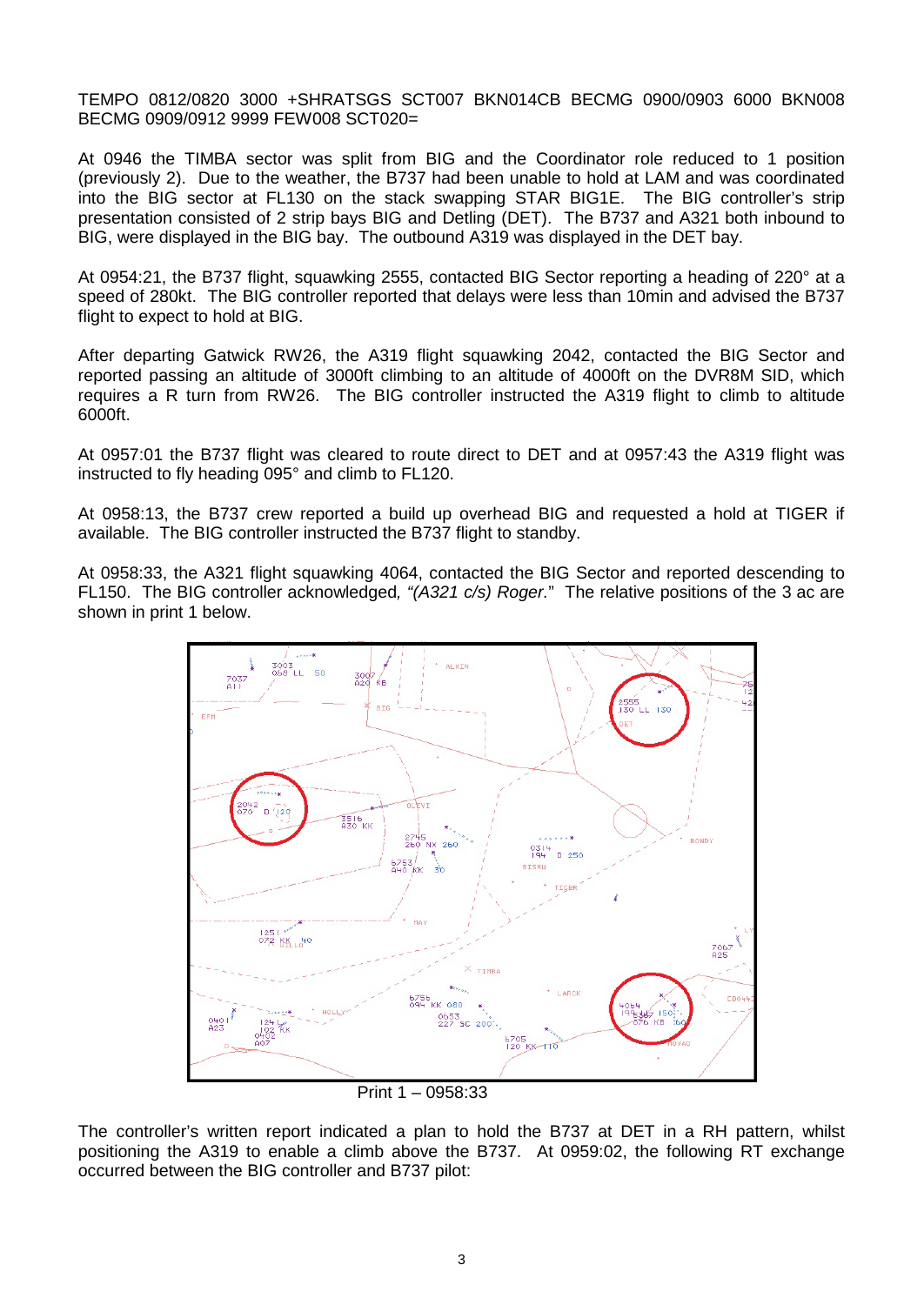| Controller<br>B737: | "(B737 c/s) can you hold in your present position."<br>"(B737 c/s) holding er present position overhead er Detling left<br>turn thank you." |
|---------------------|---------------------------------------------------------------------------------------------------------------------------------------------|
| Controller          | "(B737 c/s) affirm left turns overhead Detling."                                                                                            |
| B737:               | "Thanks ????? ?????."                                                                                                                       |
| Controller          | "(B737 c/s) make it a right turn please at Detling right turns at<br>Detling."                                                              |
| B737:               | "(B737 c/s) roger and turning right for righthand holding pattern<br>overhead Detling."                                                     |
| Controller:         | "And (B737 c/s) your inbound axis is three one two degrees."                                                                                |
| B737:               | "(B737 c/s) Detling inbound course say again."                                                                                              |
| Controller:         | "Three one two degrees."                                                                                                                    |
| B737:               | "Three one two inbound thank you."                                                                                                          |

At 1000:23, 2min after the A321 flight had checked in on frequency, the A319 flight was instructed*, "(A319 c/s) climb Flight Level one seven zero expedite through Flight Level one four zero."* The A319 pilot replied, *"Climb Flight Level one seven zero wilco (A319 c/s)."* Print 2 below shows the B737 turning R at DET and the A319 on a track to route S of B737. The A321 is shown 19·4nm SE of the A319 and the BIG controller's written report indicated that the controller had forgotten about the A321.



At 1001:03, the A319's rate of climb had increased to 2800fpm and as the A319 passed FL128, the A319 was transferred to London on frequency 134·9MHz (DVR S15). This was correctly acknowledged by the A319 pilot, who then contacted the DVR Sector Controller.

At 1001:31, the A319 flight on first contact with DVR Sector was instructed, *"(A319 c/s) turn left immediately heading zero seven five,"* which was acknowledged.

Meanwhile the LTC S Coordinator, having just completed coordination, pointed out to the BIG controller that the A321 needed immediate descent. The BIG controller realised that the A321 was in conflict with the A319 and at 1001:31, the BIG controller gave avoiding action to the A321, *"er avoiding action (A321 c/s) turn left immediately heading two seven zero degrees."* There was no reply from the A321 crew.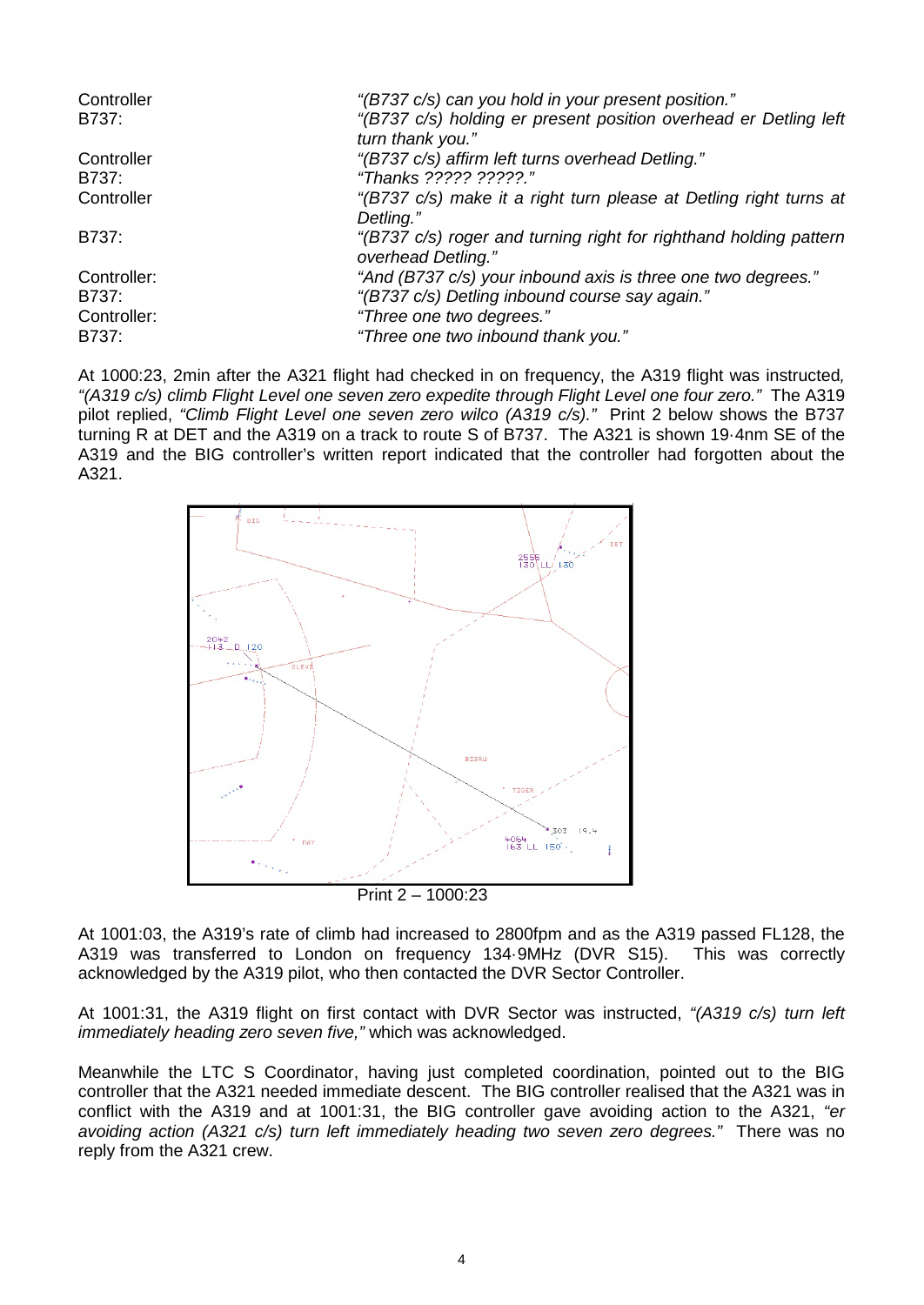At 1001:33, the STCA activated as the range between the 2 ac reached 7·2nm as shown in print 3 below.



At 1001:38, the DVR controller updated the A319, *"(A319 c/s) it's avoiding action further left heading zero six zero degrees traffic in your three o'clock range five miles Flight Level one five zero.*" There was no response from the A319.

At 1001:41, the BIG controller, having not received a response from the A321, then gave avoiding action to the A319, *"(A319 c/s) avoiding action turn left now heading zero eight zero degrees."* The BIG controller's written report indicated that the controller had forgotten that the A319 had already been transferred.

At 1001:52 the BIG controller passed TI, *"(A321 c/s) traffic in your twelve o'clock range of three miles climbing through your level."* The A321 pilot responded, *"Yes er we saw also TCAS also we saw contact."* The BIG controller replied *"Roger.*" Print 4 below shows the distance between the ac as 4·6nm.



Print 4 – 1001:50

The DVR Sector contacted the BIG Sector to advise that they had given avoiding action to the A319.

At 1002:05, print 5 below, shows separation as 2·6nm with a vertical distance of 100ft. The A319, turning L reported, *"(A319 c/s) is expediting climb traffic just in sight passing behind"* and shortly after reported clear of the traffic.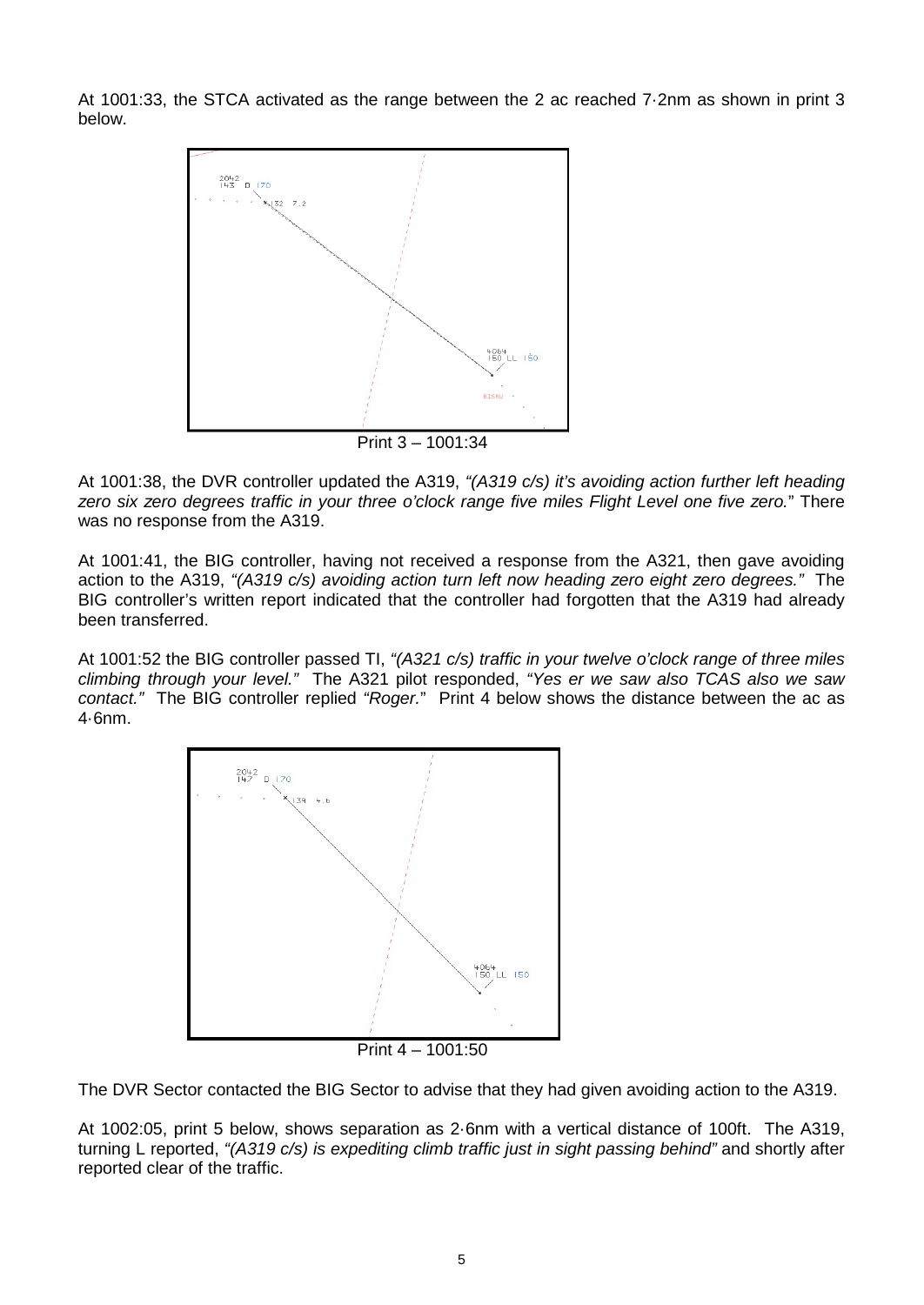

Print 5 – 1002:05

[UKAB Note (1): CPA occurs at 1002:13, the A319 climbing through FL156 and passing 2·3nm NNE of the A321 which is maintaining FL150 with tracks diverging.]

The A321 flight reported unable to hold at BIG due to Wx, and the BIG controller provided vectors on a W'ly heading. At 1004:45 the A321 flight was given descent to FL090 and this was immediately corrected to stop descent at FL140. At 1005:22, the A321 flight was given descent to FL110 and instructed to resume own navigation to hold at OCK.

The Wx conditions and complexity of the workload caused the controller to become agitated in the period leading up to the incident. After the sector was split, the BIG controller became absorbed and focused on the problem associated with holding the B737 at DET and the plan to climb the A319. The RT exchange with the B737 flight regarding holding and the direction of hold was distracting and occurred just prior to the controller forgetting about the A321. Having resolved the separation problem between the B737 and A319, it is likely that in order to reduce the workload, the BIG controller was keen to transfer the A319, passing FL128, at an early stage and the controller did so without properly checking the strip presentation, which would have shown the A321 at FL150. The A321 crew's first RT contact was acknowledged with, *"Roger"*. It is likely that the controller was fully absorbed at this point and ignored, or did not recognise the significance of the A321. The prompt provided by the LTC S Coodinator, caused the BIG controller to belatedly recognise the conflict and to take avoiding action. When the A321 flight was given avoiding action, the range between the 2 ac was 7·5nm. However the A321 crew did not respond to the avoiding action and there was no retransmission of the avoiding action. Shortly afterwards the controller gave the A321 flight TI and the A321 crew reported visual with the A319 and on TCAS.

The Airprox occurred when the BIG controller climbed the A319 into confliction with the A321. The BIG controller had forgotten about the presence of the A321, whilst being distracted by the hold swapping of the B737 and then focusing on the interaction between B737 and A319. Contributory to the incident was the on-going complexity of the traffic situation, resulting from the prevailing Wx conditions.

## **PART B: SUMMARY OF THE BOARD'S DISCUSSIONS**

Information available included reports from the pilots of both ac, transcripts of the relevant RT frequencies, radar video recordings, reports from the air traffic controllers involved and reports from the appropriate ATC authorities.